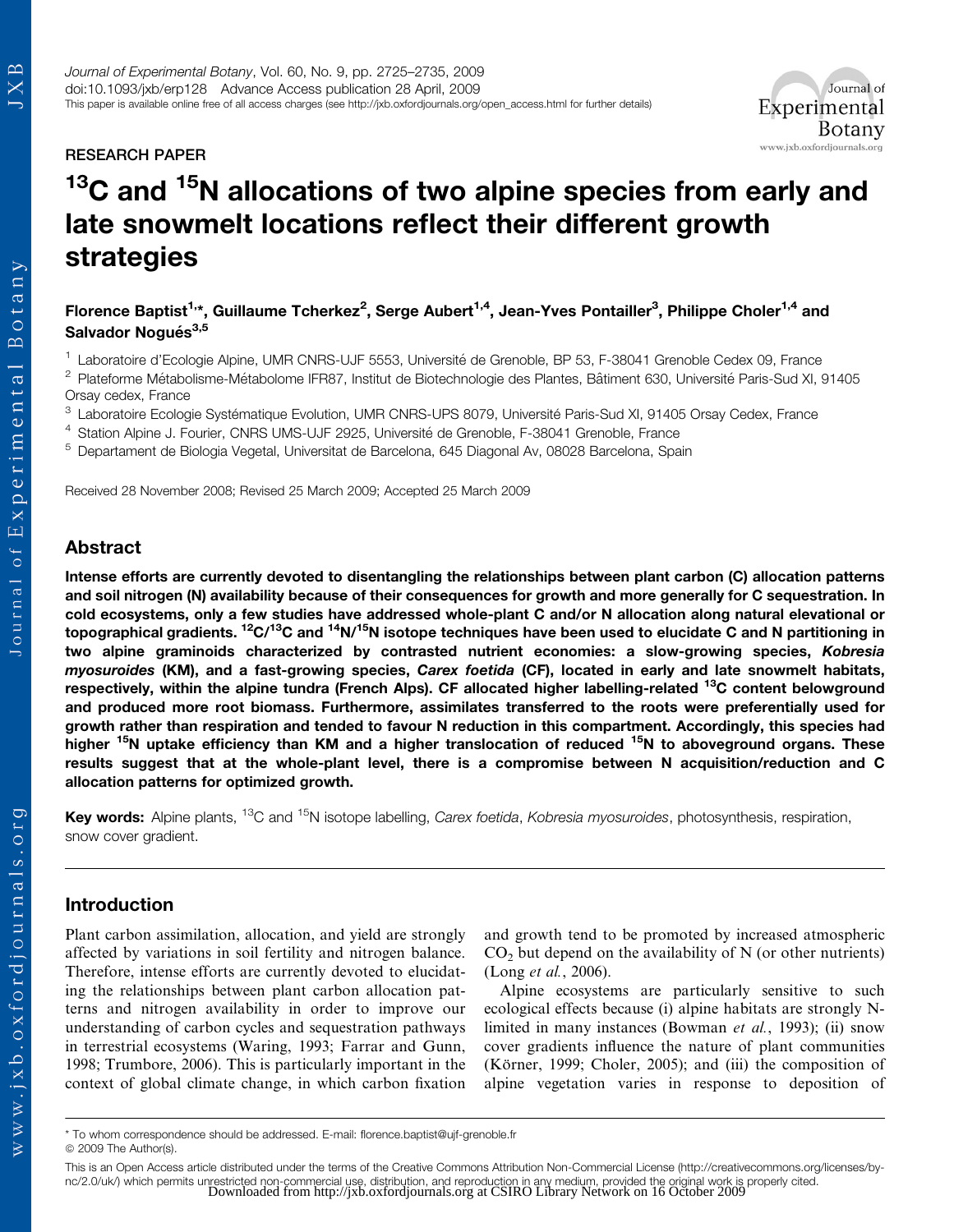#### **2726** | Baptist et al.

anthropogenic nitrogen (Bowman et al., 2006). However, the physiology of carbon allocation patterns of alpine plants in relation to N uptake is not well understood.

In fact, ecophysiological studies of alpine plants so far have mostly focused on carbon uptake (Körner, 1982; Körner and Diemer, 1987) or on the ecology of storage (Jaeger and Monson, 1992; Lipson et al., 1996; Monson et al., 2006). Only Körner (1999) presented a whole-plant C allocation of a dominant graminoid in alpine tundra, Carex curvula, after long-term  $^{13}$ C labelling. Other authors have examined the constraints of nutrient availability on leaf physiological properties and plant production of various alpine communities (Bowman et al., 1993, 1995; Theodose and Bowman, 1997), but they did not disentangle the C and N fluxes sustaining plant growth.

Furthermore, alpine plants are generally exposed to contrasting microenvironmental conditions that vary along the snow cover gradient (nutrients and water availability, temperature, length of the favourable period for carbon uptake), adding complexity to variations in the C and N balance. In late snowmelt locations, the growing season is shorter and accompanied by relatively high nutrient availability (particularly at the beginning of the growing season) (Bowman, 1992; Baptist and Choler, 2008). Plants growing under such conditions are thus energy limited rather than nutrient limited. In contrast, plants growing in early snowmelt habitats are much less energy limited but soil nutrients are less abundant. Contrasting growth rates (fastand slow-growing species are observed in late and early snowmelt conditions, respectively) and leaf functional diversity related to nutrient economy (which is higher in fastgrowing species, Wright et al., 2004) have been described along snow cover gradients (Kudo, 1996; Choler, 2005). However, to what extent the dynamic allocation of C and N is associated with these contrasting strategies remains unknown.

It is well known that carbon fixation and growth are promoted by higher N content at the leaf or the whole-plant level (Wright et al., 2004) and are accompanied by higher leaf and root respiration rates (Reich et al., 1997; Craine et al., 2002; Tjoelker et al., 2005; Atkinson et al., 2007). However, the extent to which carbon allocation patterns are related to N uptake efficiency and N allocation remains uncertain (Garnier, 1991; Osone et al., 2008). For example, fast-growing species have higher leaf N content and maximum carboxylation rates  $V_{\text{cmax}}$  compared with slowgrowing species found at similar altitude (Baptist and Choler, 2008). These features are assumed to sustain rapid growth of the aboveground compartment at the expense of belowground organs, thereby supposedly causing lower root/shoot biomass ratios (Chapin, 1980). Nevertheless, there is no direct evidence of such a relationship, and thus that using shoot/root ratios as allocation estimates (as is commonly done: see, for example, Grulke and Bliss, 1985) may be questionable (Craine *et al.*, 2002).

 $12C/13C$  and  $14N/15N$  isotope techniques were used to investigate C fixation, N assimilation, and C and N allocation patterns of two alpine species. Carex foetida (CF) and Kobresia myosuroides (KM) were selected as case studies because they represent a fast-growing species inhabiting late snowmelt locations and a slow-growing species inhabiting early snowmelt locations, respectively. To our knowledge, the present work provides the first attempt to compare the coupled dynamics of C and N for alpine plants along a snow cover gradient. While the respiratory properties of the two species appear to be similar, the present labelling experiments show that, in contrast to KM, CF has different leaf/root allocation ratios for C and N. In other words, CF allocates more C to its roots whereas reduced N was more likely to be allocated to the aboveground compartment. It is therefore concluded that, in the present pair of species, the adaptation of fastgrowing species for an optimal growth involves increased C and N assimilation efficiencies to feed belowground biomass production.

## Materials and methods

#### Plant material

Twenty-eight plants each of KM and CF (both Cyperaceae) and their associated soil were collected in the vicinity of the Galibier pass [2646 m above sea level (a.s.l.)] and the Agnel pass (2744 m a.s.l.) in the French Alps in October 2005. They were transferred into pots  $(20\times20\times30$  cm) in a common garden located in the Grand Galibier mountain range in the south-western Alps  $(45°7'N, 6°5'E, 2100 m a.s.l.).$ Snowmelt occurred on 15 May 2006. The pulse–chase labelling experiments  $(^{13}C$  labelling and  $^{15}N$  labelling were independent) started on 5 July 2006 and ended on 26 July 2006. All the experiments were conducted at the Station Alpine Joseph Fourier, except the isotope measurements, which where carried out at the scientific facilities of the University of Barcelona. The  $\delta^{13}$ C of CO<sub>2</sub> of the air at the Galibier Pass was approximately  $-11.5\pm0.1\%$  (Nogués et al., 2006).

## <sup>13</sup>C labelling procedure

In July 2006, at the peak of standing biomass, 12 out of 15 monoliths (hereafter referred to replicates) were labelled in  $a^{13}CO_2$ -enriched atmosphere. The other three were used as controls (for the initial carbon isotope composition before labelling, the corresponding sampling time is denoted as  $T<sub>init</sub>$ ). After labelling, a first set of three was immediately harvested  $(T_0)$ . For the other sets, the chase times lasted 24 h (1 d,  $T_1$ ), 82 h (3.5 d, T<sub>3</sub>), and 274 h (11.5 d,  $T_{11}$ ), respectively. The day before pulse labelling, the replicates were arranged in controlled conditions: 12 h photoperiod, and mean air temperature and PPFD (photosynthetic photon flux density) of 18 °C and 550  $\mu$ mol m<sup>-2</sup> s<sup>-1</sup>, respectively. Labelling was applied following a dark period of 12 h for all replicates. After labelling and until the end of the chase period, replicates were kept in the same controlled conditions. Every 2 d, the monoliths were watered with 0.5 l of distilled water.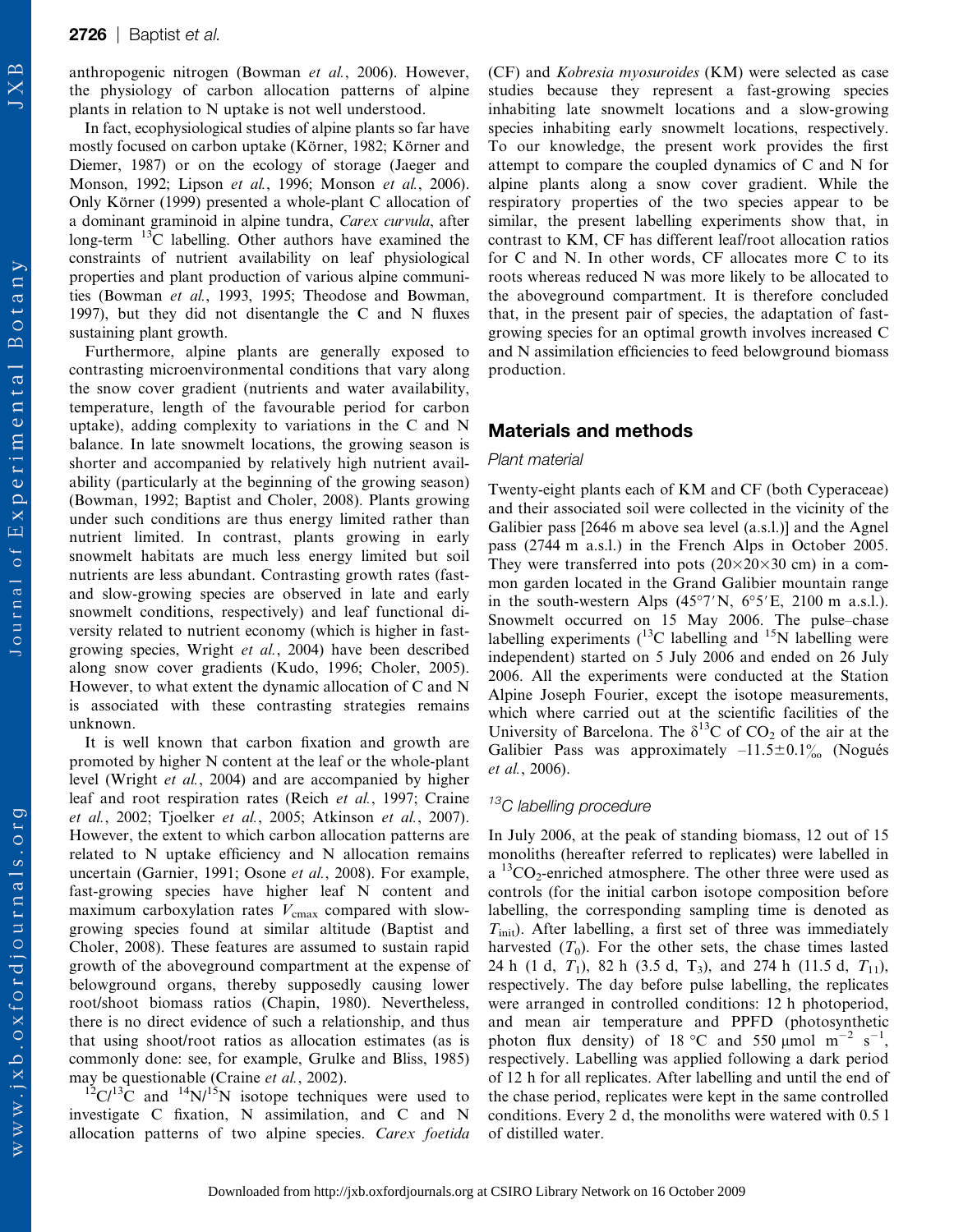The isotope label was applied over a period of 5 h by enclosing the monoliths, two by two, in a 36.0 l Perspex $^{\circledR}$ labelling chamber. The atmospheric air was initially  $CO<sub>2</sub>$ depleted (decarboxylated) by passing through a soda-lime column and then mixed with  ${}^{13}CO_2$  fluxes from a gas cylinder (enriched at 5%, Euriso-top, Saint-Aubin, France) in a mixing chamber. The mixing chamber was then connected to the sample air hose of the HCM 1000 Infra Red Gas Analyser (IRGA; Heinz Walz GmbH, Effeltrich, Germany) and the  $CO<sub>2</sub>$  concentration was estimated. The  $CO<sub>2</sub>$  concentration within the chamber was kept between 380 ppm and 420 ppm throughout the labelling procedure by mass flow controllers located before the mixing chamber (ROD-4, Aera, Fort Collins, CO, USA). The air flux passing through the labelling chamber was controlled by the HCM 1000 at a rate of 1.0  $1 \text{ min}^{-1}$  A second pump was added at the output of the labelling chamber to avoid overpressurization. A fan was placed into the chamber to ensure air mixing. Aluminium tubes arranged at the bottom of the chamber and connected to a water bath maintained the chamber temperature at  $22.5 \pm 0.4$  °C during the pulses. Light intensity above the vegetation was kept at  $550 \mu$  mol  $m^{-2} s^{-1}$ .

At the end of each chase time  $(T_0, T_1, T_3, T_{11})$  and also for  $T<sub>init</sub>$ , the three replicates were harvested. The living aboveground vegetation was harvested first by clipping the leaves at the soil surface. Half of the biomass was immediately lyophilized, whereas the rest was enclosed for 5 min in a 1.0 l Perspex<sup>®</sup> chamber to measure respiration (see below for procedure) and the isotopic signature of dark-respired  ${}^{13}CO_2$ . To measure the latter, the 1.0 l chamber connected to an IRGA model Li-6200 (LI-COR, Inc., Lincoln, NE, USA) was flushed with  $CO_2$ -free air to ensure that only the  $CO_2$ respired in the chamber was measured.  $CO<sub>2</sub>$  was allowed to accumulate up to a concentration of  $\sim$ 1000 ppm, and then air samples were collected using a special 50 ml syringe (SGE, Ringwood, Australia) and a needle (model microlance 3, BD, Plymouth, UK). The gas samples were passed through a magnesium perchlorate column (water vapour trap), then immediately injected into a 10 ml vacutainer (BD vacutainer, Plymouth, UK) as previously described (Noguès et al., 2008). To avoid contamination with the air present in the syringe and needle, both were flushed with  $N_2$  before taking each sample. The vacutainers were also overpressurized with  $N_2$  so the pressure inside the vacutainer was above the ambient pressure.

Non-woody (new) and woody (old) roots were subjected to a similar procedure after being harvested and washed.  $CO<sub>2</sub>$ accumulation time was longer for old roots as respiration was much lower than that of new roots and leaves. Leaves and roots were subsequently lyophilized for isotopic analysis of organic matter (OM). OM analyses were done using an elemental analyser with a zero-blank autosampler (EA1108, Series 1, Carbo Erba Strumentazione, Milan, Italy) coupled to an isotope ratio mass spectrometer (Delta C, Finnigan Mat, Bremen, Germany) operating in continuous flow.

The  $\delta^{13}$ C of respired CO<sub>2</sub> was measured using gas chromatography-combustion-isotope ratio mass spectrometry (GC-C-IRMS) as previously described (Nogués et al., 2008). Briefly, water vapour and oxygen were removed from the gas samples, and carbon dioxide, argon, and nitrogen were separated by gas chromatography (6890N, Agilent Technologies, Palo Alto, CA, USA) coupled to a Delta<sup>plus</sup> isotope ratio mass spectrometer through a GC-C Combustion III interphase (ThermoFinnigan, Bremen, Germany). The column used was a 30 m $\times$ 0.32 mm i.d. GS-GASPRO (J&W Scientific Inc., Folsom, CA, USA). The carrier gas was helium at a flow rate of  $1.2 \text{ ml } \text{min}^{-1}$ . Injection port temperature was  $220 \text{ °C}$ . The oven temperature was kept at 60  $\degree$ C during the whole run. The injection was done in split mode (injected volume 0.3 ml, split flow  $20 \text{ ml } \text{min}^{-1}$ ).

#### $CO<sub>2</sub>$  gas exchange measurements

In order to evaluate <sup>13</sup>C fixation during pulse labelling,  $CO<sub>2</sub>$ fluxes were measured on each replicate with a Li-6200 IRGA (LI-COR) before and just after labelling. Light intensity, air temperature, and relative air humidity were recorded during all measurements. The net photosynthetic fixation rate ( $A_{\text{net}}$ ) was calculated as the sum of the net  $CO_2$ fluxes in light (NEP) and in darkness (ER, which takes into account the  $CO<sub>2</sub>$  evolution rate by both the belowground and aboveground compartments) as follows:

$$
A_{\text{net}} = \text{NEP} + \text{ER} \tag{1}
$$

In darkness, respiration by the aboveground compartment was small compared with that of the belowground compartment. In other words, the contribution of photosynthetic organs to ER was small (typically  $\langle 8\% \rangle$ , so the overestimation of the net photosynthetic rate  $A_{\text{net}}$  was negligible. At the end of the chase period (see section below), leaf and new and old root respiration was estimated every minute for 5–10 min by enclosing them in a dark 1.0 l Perspex<sup>®</sup> chamber connected to the Li-6200 IRGA.

# <sup>15</sup>N labelling procedure

The  $[15N]$ -NO<sub>3</sub>,  $[15N]$ -NH<sub>4</sub>, and  $[15N]$ -glycine uptake by KM and CF was assessed independently from the  $^{13}$ C labelling, i.e. on the remaining nine monoliths for each species  $(n=3$  replicates for each compound and each species). Glycine was chosen as the amino acid as Lipson et al. (1999) indicated that it is the soil amino acid most available to plants. A 100 ml aliquot of a 1 mM solution of  $\left[ \begin{smallmatrix} 15\\1 \end{smallmatrix} \right]$ -NO<sub>3</sub>,  $\left[ \begin{smallmatrix} 15\\1 \end{smallmatrix} \right]$ -NH<sub>4</sub>, or  $\left[ \begin{smallmatrix} 15\\1 \end{smallmatrix} \right]$ -glycine was added with a 5 ml syringe; the concentration of N added was thus equivalent in the three treatments. The syringe was inserted to a depth of 5 cm in the soil following a  $2\times2$  cm grid layout. Plants were then watered with 500 ml of demineralized water to ensure homogeneous labelling in the soil.

## $15$ N isotope sampling and processing

After a 24 h chase, leaves and new and old roots were harvested, sorted, washed with demineralized water, and lyophilized for isotopic analysis.  ${}^{15}N/{}^{14}N$  ratios were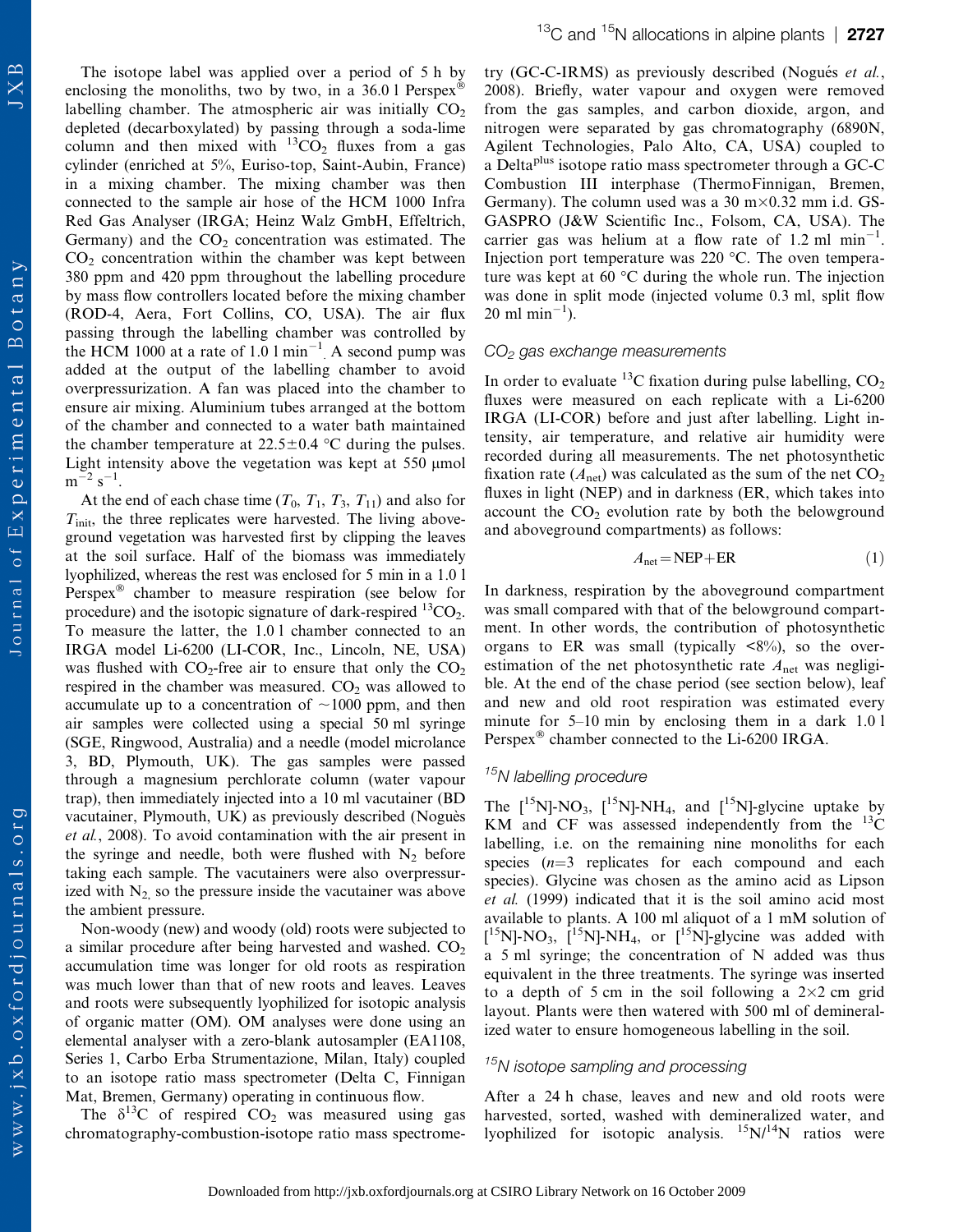analysed at the scientific facilities of the University of Barcelona using an elemental analyser (Flash 1112 EA, ThermoFinningan, Germany) operating in continuous flow mode. The analysis for obtaining the natural abundance of <sup>15</sup>N in leaves and new and old roots of KM and CF was performed on the 15 monoliths used for the  $^{13}$ C labelling experiment.

## Isotope labelling calculations

To estimate  $^{13}$ C and  $^{15}$ N enrichment in each organ of the plants, %Atom ( ${}^{13}$ C or  ${}^{15}$ N proportion) for  ${}^{13}$ C and  ${}^{15}$ N was calculated using the following equation:

$$
\%Atom = \frac{\delta + 1000}{\delta + 1000 + \frac{1000}{R_{standard}}}
$$
 (2)

where  $\delta$  is the isotopic signature of  $CO_2$  respired or of OM.  $R_{\text{standard}}$  is the international standard reference (i.e.  ${}^{13}$ C/ ${}^{12}$ C, PeeDee Belemnite, and  $^{15}N/^{14}N$ , atmospheric air).

%Atom excess was then calculated as the %Atom  $^{15}N$  or <sup>13</sup>C differences between labelled and unlabelled organs (control, at  $T_{\text{init}}$ ):

$$
\%Atom excess = Atom\%_{labelled} -Atom\%_{unlabeled}
$$

The labelling-derived <sup>13</sup>C content per DW ( $\gamma$ <sup>13</sup>C, in µg <sup>13</sup>C  $g^{-1}$  DW) in each organ of the plant was calculated as follows:

$$
\gamma^{13}C = \% \text{Atom excess} \times \% \text{C}
$$
 (3)

where  $\%C$  is the percentage of carbon in the organ. The dynamics of the labelling-derived  $^{13}$ C content in leaves were described by a double-exponential equation.

The labelling-derived  $^{13}$ C flux associated with root and leaf respiration ( $\gamma^{13}C_R$ , in  $\mu$ g  $^{13}C$  g<sup>-1</sup> h<sup>-1</sup>) was calculated as follows:

$$
\gamma^{13} C_R = \frac{\% \text{Atom excess} \cdot \text{R}_{\text{organ}}}{\text{mass}_{\text{organ}}} \tag{4}
$$

where mass<sub>organ</sub> is the mass of the organ (g) considered,  $R_{\text{organ}}$  is the respiration rate (µg C h<sup>-1</sup>), and %Atom excess is here the  $^{13}$ C atom excess in CO<sub>2</sub>.

As the plants experienced similar conditions during the chase period and the respiration measurements, the cumulative labelling-derived  $^{13}$ C content over time (in mg  $^{13}$ C  $g^{-1}$ ) was estimated by (i) fitting an exponential decay constant to the labelling-derived  $^{13}$ C flux over chase time  $(\gamma^{13}C_R)$ :

$$
\gamma^{13}C_R = a \times \exp^{(-b \times t)}\tag{5}
$$

(where  $t$  is the time in hours and a and b are constants); and (ii) integrating this exponential over time. For  $CO<sub>2</sub>$  respired by new and old roots, the maximum concentration sampling point was used as the 'time zero' for the exponential curve fit.

Total labelling-derived <sup>13</sup>C mass ( $\gamma$ <sup>13</sup>C<sub>M</sub>, µg or mg <sup>13</sup>C) at chase time  $T$  was calculated by averaging the organ mass over the 15 replicates (see Table 1). For this purpose, the labelling-derived  $^{13}$ C mass for each organ and the loss

#### Table 1. Morphological and physiological characteristics of C. foetida and K. myosuroides

See text for further statistical details. Values are the mean  $\pm$ SE  $(n=15,$  except for belowground productivity, where  $n=4$ , and assimilation rate, where  $n=12$ ). Different letters indicate significant differences between the two species  $(P < 0.05)$ .

|                                                              | K. myosuroides | C. foetida      |
|--------------------------------------------------------------|----------------|-----------------|
| <b>Morphological characteristics</b>                         |                |                 |
| Mean dry biomass (g)                                         |                |                 |
| Aboveground                                                  | 2.6(0.1)       | 1.9(0.1)        |
| New roots                                                    | 0.51(0.07)     | 0.80(0.09)      |
| Old roots                                                    | 21.6(1.8)      | 28.00 (2.0)     |
| Belowground productivity (g $\text{m}^{-2} \text{ d}^{-1}$ ) | $6.9(1.8)$ a   | 12.5(0.6) b     |
| <b>Physiological characteristics</b>                         |                |                 |
| Assimilation rate during labelling                           | 791.5 (20.3) a | 622.4 (13.3) b  |
| (ng C $q^{-1}$ leaf DW $s^{-1}$ )                            |                |                 |
| Leaf respiration in darkness                                 | 63.5(6.7) a    | 100.3 $(7.4)$ b |
| (ng C $q^{-1}$ leaf DW $s^{-1}$ )                            |                |                 |
| New root respiration (ng C $q^{-1}$                          | 233.6 (21.0) a | 206.3 (15.0) a  |
| new root DW $s^{-1}$ )                                       |                |                 |
| Old root respiration (ng C $g^{-1}$                          | 56.4 (4.3) a   | 68.6 (13.0) a   |
| old root DW $s^{-1}$ )                                       |                |                 |

through leaf and new/old root respiration from  $T_0$  to T were added as follows:

$$
\gamma^{13} \mathbf{C}_M(T) = \gamma^{13} \mathbf{C}_{\text{leaf}}(T) \cdot m_{\text{leaf}} + \gamma^{13} \mathbf{C}_{\text{new}}(T) \cdot m_{\text{new}}
$$

$$
+ \gamma^{13} \mathbf{C}_{\text{old}}(T) \cdot m_{\text{old}} + \int_{T_0}^T (\gamma^{13} \mathbf{C}_{\text{Rleaf}}(t) \cdot m_{\text{leaf}}) \tag{6}
$$

$$
+ \gamma^{13} \mathbf{C}_{\text{Rnew}}(t) \cdot m_{\text{new}} + \gamma^{13} \mathbf{C}_{\text{Rod}}(t) \cdot m_{\text{old}}) dt
$$

By doing so, it was possible to see whether the labellingderived <sup>13</sup>C mass was balanced over time for each species, i.e. whether the total amount of  ${}^{13}C$  (remaining+respiratory losses) remained constant (<Supplementary Table S1> available at JXB online).  $\gamma^{13}C_M$  was also compared with the amount of  $^{13}$ C fixed by each replicate during the 5 h labelling period based on  $A_{\text{net}}$  values integrated over the labelling period.

The labelling-derived <sup>15</sup>N content per whole plant dry matter ( $\gamma^{15}$ N,  $\mu$ g<sup>15</sup>N g<sup>-1</sup>) was calculated as follows:

$$
\gamma^{15} \text{N} = \frac{\% \text{Atom excess} \cdot \% \text{N} \cdot \text{mass}_{\text{organ}}}{\text{mass}_{\text{plant}}} \tag{7}
$$

where  $\%$ N is the percentage of nitrogen in the organ,  $mass_{organ}$ , is the mass of the organ (g), and mass<sub>plant</sub> is the mass of the whole plant (g).

Similar to the  $^{13}$ C data analysis, the labelling-derived  $^{15}$ N mass ( $\mu$ g<sup>15</sup>N) was calculated for each organ based on the average mass over the nine replicates of each species (see Table 1).

#### Belowground productivity

Belowground productivity was estimated using a root ingrowth core method. The ingrowth cores  $(5\times15 \text{ cm})$  were

**JXB**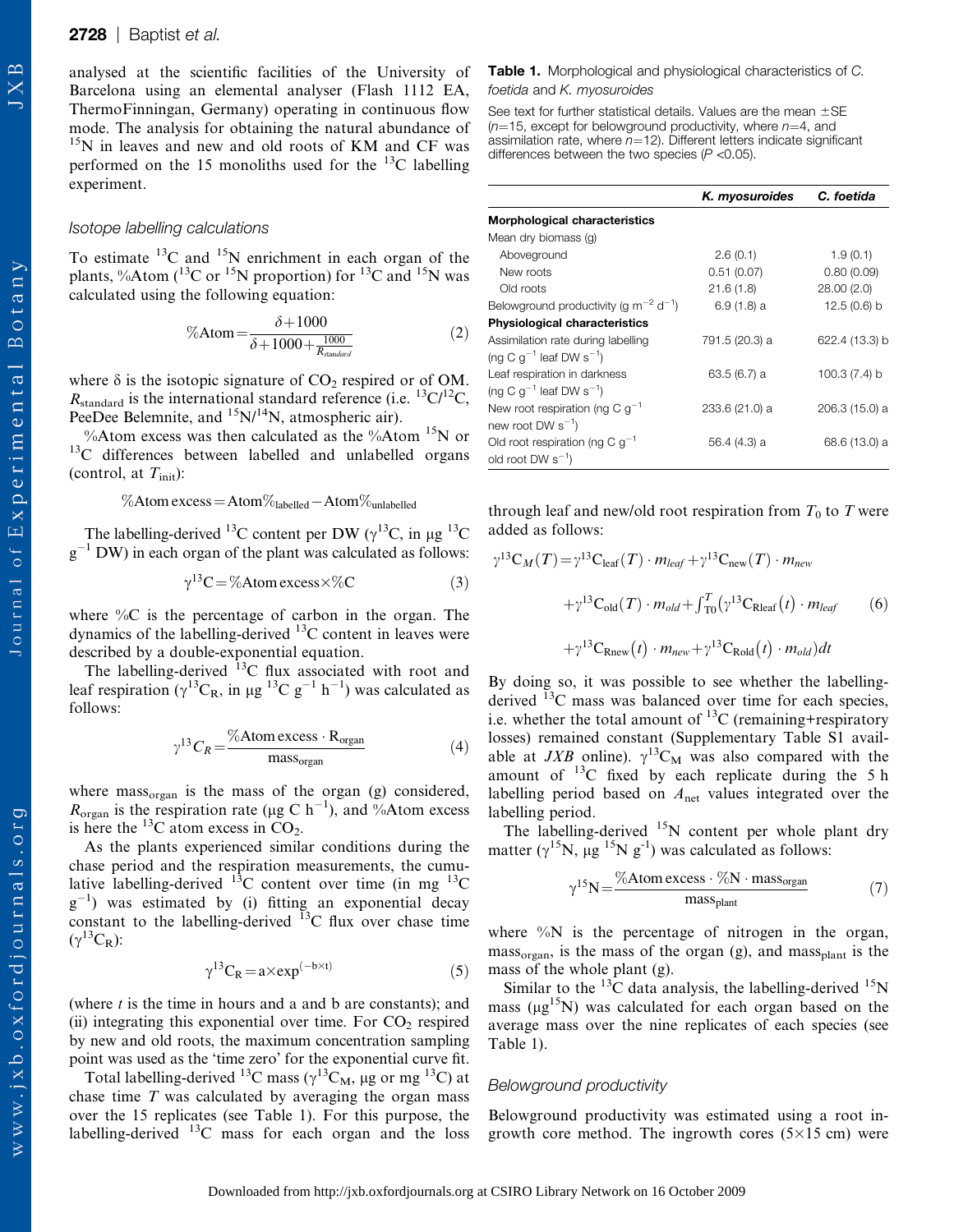www.jxb.oxfordjournals.org

installed on 30 May 2006 by removing one soil core in a set of four replicates for each species and by filling the holes with the same soil sieved through 2 mm mesh. Roots present within the cores were sampled on 15 July 2006, washed free of soil, dried at  $60^{\circ}$ C for 48 h, and weighed. Root production was then calculated as the root biomass divided by time between 30 May 2006 and 15 July 2006, and expressed per unit core surface for each replicate.

#### Statistical procedure

For isotopic data, a non-parametric Kruskall–Wallis test was performed, except for <sup>15</sup>N natural abundance for which a one-way analysis of variance (ANOVA) was used. Similarly, a non-parametric Kruskall–Wallis test was used to compare belowground productivity  $(n=4)$ . The species effect on flux measurements and root/shoot ratios were analysed using a one-way ANOVA. Finally, an analysis of covariance (ANCOVA) was applied to test for the regression between (i) the labelling-derived quantity of  $^{13}$ C  $(\gamma^{13}C)$  in new root OM against that of leaf OM and (ii) the  $\gamma$ <sup>13</sup>C of root-respired CO<sub>2</sub> against that of leaf-respired CO<sub>2</sub>. Species was considered as a qualitative factor. All analyses were performed with Jump software (SAS Institute Inc., Cary, NC, USA).

## Results

#### Biomass production

Mean biomass and belowground productivity data are indicated in Table 1 (upper part). Under the present experimental conditions, KM had a larger aboveground biomass and a lower belowground biomass than CF and hence a higher shoot/root ratio. In addition, the root productivity per unit ground area was higher in CF as compared with KM  $(\chi^2 = 5.0_1, P = 0.02,$  Table 1).

## Photosynthetic rates and total <sup>13</sup>C assimilation

During  $^{13}$ C pulse time, the net assimilation rate of the above compartment  $(A_{net})$  was significantly larger in KM than in CF ( $F_{1,21}$ =5.1, P=0.03). This does not reflect a general trend: in homogeneous light conditions, CF had higher photosynthetic rates (see [Supplementary Fig. S1](Supplementary Fig. S2) at JXB online; Baptist and Choler, 2008). The lower value in CF observed here was caused by the non-saturating light conditions and is in contrast to values of maximal leaf  $CO<sub>2</sub>$  assimilation (in saturated light, see [Supplementary Fig. S1](Supplementary Fig. S2)). Assimilation values were summed over the pulse time to calculate the total labelling-derived <sup>13</sup>C mass ( $\gamma$ <sup>13</sup>C<sub>M</sub>) fixed by photosynthesis, giving  $1.33\pm0.2$  mg for KM and  $0.93\pm0.1$  mg for CF [\(Supplementary Table S1](Supplementary Table S1) at JXB online).

#### Respiratory properties

Leaf respiration in darkness was largely and significantly higher in CF  $(F_{1,28} = 13.2, P = 0.001)$  (Table 1). Thus, in the present experimental conditions, the leaf respiration to net assimilation ratio was 8.0% in KM and 16.1% in CF. New and old root respiration did not differ significantly between the two species.

## $13C$  fixation and partitioning

The <sup>12</sup>C/<sup>13</sup>C isotope composition ( $\delta$ <sup>13</sup>C) of OM and of respired  $CO<sub>2</sub>$  after labelling is shown in Fig. 1. Clearly, at  $T_0$ , leaves were the most labelled organs, followed by new roots (Fig. 1). Old roots showed a low degree of labelling throughout the experiment (i.e. until the end of the chase time). The kinetics were very different for leaves and roots: the  $\delta^{13}$ C value of leaves continuously declined during the chase time while that of new roots increased within 1.5 d and reached a plateau.

The decline in the amount of  $^{13}$ C in leaves may be caused by: (i) isotopic dilution (natural  ${}^{12}CO_2$  fixed during the daytime of the chase period); (ii) a loss of  $^{13}$ C by respiration (dark-respired  $CO_2$  was strongly <sup>13</sup>C enriched, Fig. 1c and d); and (iii) export  $(^{13}C$  increases in roots within a couple of days). It is noteworthy that fixed  $^{13}$ C in CF leaf OM was exported more rapidly compared with KM [the calculated half-time of the exponential decay  $(t_{1/2}$  of the fastest turnover pool) is nearly 21 h for KM and only 13 h for CF].

A larger isotopic dilution is probably not responsible for such a difference: plants of both species experienced similar conditions, and KM had a slightly higher photosynthetic rate than CF under the conditions of the experiment (see paragraph above, Table 1). In contrast, respiration contributed to these leaf  $^{13}$ C kinetics simply because the respiration rate was larger in the case of CF (Table 1) while having a similar  ${}^{13}C$  enrichment (Fig. 1c, d).

The faster decline of leaf  ${}^{13}$ C in CF than KM also came from the export of larger amounts of assimilates to roots: the  $\delta^{13}$ C value of OM in new roots was higher in CF than in KM. Furthermore, in the steady state, the  $\delta^{13}$ C values of new root OM were  $0<sub>oo</sub><sup>o</sup>$  and  $40<sub>oo</sub><sup>o</sup>$  for KM and CF, respectively (Fig. 1a, b). That is, the labelling-derived carbon in new roots accounted for  $\sim 0.6\%$  and 1.8% of the total C in KM and CF, respectively.

The labelling-derived quantity of <sup>13</sup>C ( $\gamma$ <sup>13</sup>C) in new roots is plotted against that of leaves in Fig. 2. There was a significant correlation between the  $\gamma^{13}$ C value of new roots and that of leaves when the species were considered together  $(F_{1,22} = 46.1, R^2 = 0.71, P \le 0.0001, Fig. 2a)$ . The slope of the regression was slightly (but not significantly) steeper in CF, again showing more rapid  $^{13}$ C kinetics in leaves. In addition, the more rapid transfer of carbon from leaves to roots was reflected by the shift of data points from the right-hand side  $(T_0)$  to the left-hand side (the chase measurements, at  $T_1 - T_3$ , clustered on the left, Fig. 2A, open symbols) in CF, while there were intermediate data points in KM.  $\gamma^{13}C_R$  values of leaf-respired CO<sub>2</sub> and root-respired CO<sub>2</sub> were correlated  $(F_{1,23}=22.2, R^2=0.56, P=0.0001,$  Fig. 2b) when species were considered together. However, neither the slope of the regression  $(F_{1,23}=0.44, P=0.51)$  nor the mean value  $(F_{1,23}=2.57, P=0.12)$  differed between the two species.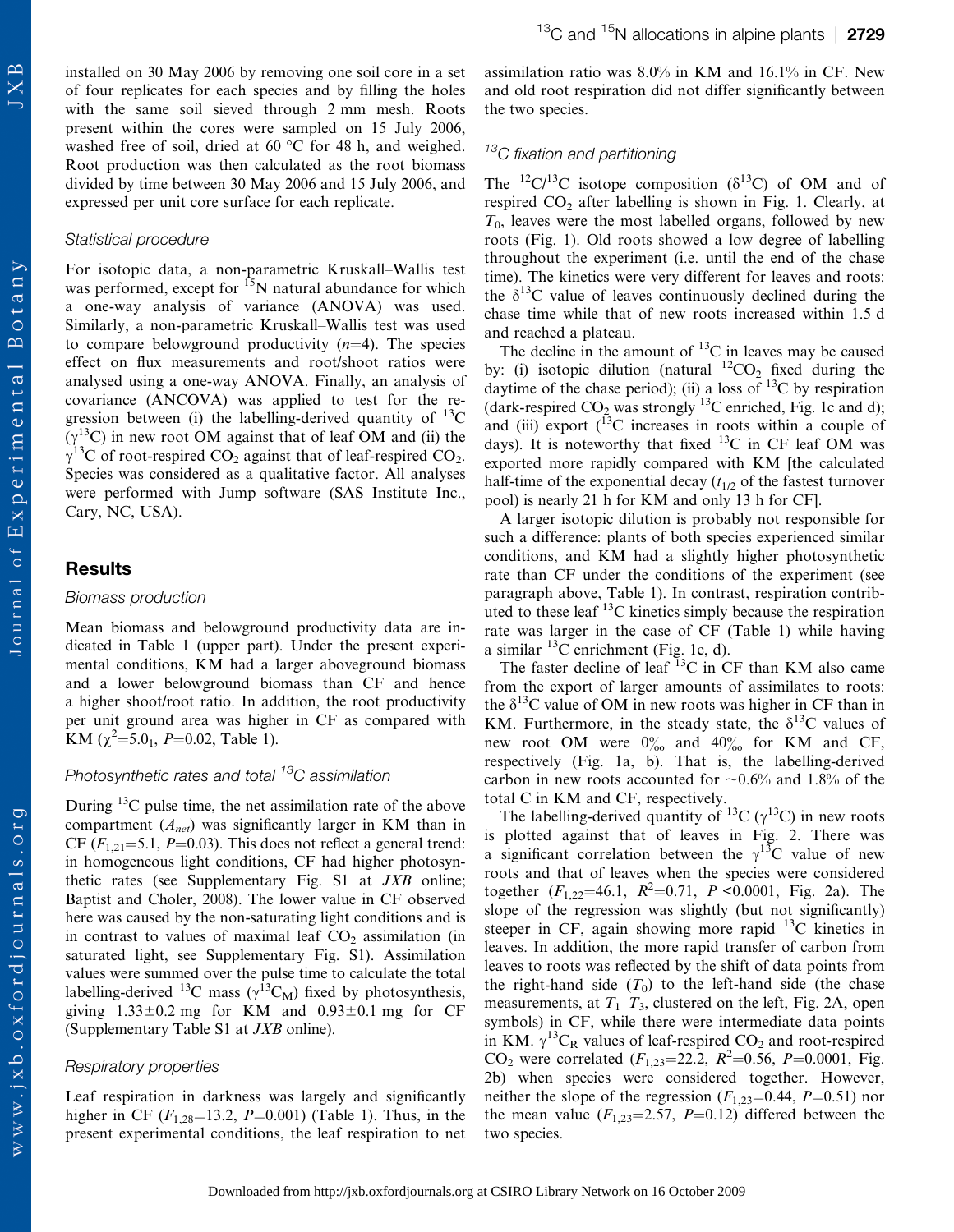$\delta^{13}C(%)$ 

10

80

60

40

20

 $\mathbf 0$ 

 $-20$ 

40<sub>C</sub>

300

200

100

 $\mathbf 0$ 

 $\Omega$ 

 $\overline{2}$ 

 $\overline{\mathbf{A}}$ 

 $\boldsymbol{6}$ 

Time after pulse labelling (d)

8

 $\delta^{13}C($ %0)



X

www.jxb.oxfordjournals.org

Fig. 1.  $\delta^{13}C$  (%) of leaves, and new and old roots of K. myosuroides (a) and C. foetida (b).  $\delta^{13}C$  (%) of CO<sub>2</sub> respired by the leaves, and new and old roots of K. myosuroides (c) and C. foetida (d) following pulse labelling. On the left of the dashed vertical line is shown the natural abundance of  $13C$  in the OM of leaves, and new and old roots, and the CO<sub>2</sub> respired by the leaves, and the new and the old roots. Leaves, open circles; new roots, open squares; old roots, filled squares. All x-axes show the time elapsed since pulse labelling (in days). Values are the mean  $\pm$ SE (n=3).

 $10$ 

 $12$ 

K. myosuroides

—o— Leaves **(a)** a-New roots

Old roots

 $10$ 

 $12$ 

 $(c)$ 

## Whole-plant carbon partitioning

Eleven days after pulse labelling, carbon allocation patterns were calculated, taking into account integrated respiratory losses. The results are shown in Fig. 3 (raw data are shown in<Supplementary Fig. S2> at  $JXB$  online). In KM, 45% of the labelling-derived  $^{13}$ C remained in the leaves, and nearly  $5\%$  of the labelling-derived  $^{13}$ C was allocated to new roots. For CF, 29% of the labelling-derived  $^{13}$ C remained in the leaves, while new roots accounted for  $\sim$ 20%. Respiratory losses associated with leaves were more pronounced in KM than in CF, while those associated with new root respiration were larger in CF. However, in the case of new roots of CF, the respiration/OM ratio of  $^{13}$ C allocation was much smaller (Fig. 3, light grey), clearly suggesting that <sup>13</sup>C was directed to new root growth to a greater extent than to respiration.

#### Nitrogen allocation and partitioning

The natural <sup>14</sup>N/<sup>15</sup>N isotope composition ( $\delta^{15}$ N) of unlabelled organs and soil is indicated in Table 2. Soil N was always <sup>15</sup>N enriched (P < 0.05) by 1.7–7.1<sup>o</sup><sub>00</sub>, so a <sup>14</sup>N/<sup>15</sup>N isotope fractionation during N reduction/assimilation is apparent. KM leaves were clearly and significantly <sup>15</sup>N

depleted compared with new and old roots, whereas CF leaves had nearly the same  $\delta^{15}N$  value as new and old roots and were slightly enriched compared with KM leaves.

C. foetida

6

8

 $10<sub>1</sub>$ 

 $(d)$ 

 $12$ 

 $(b)$ 

100

80

60

40

20

 $\Omega$ 

 $-20$ 

400

300

200

100

 $\mathbf 0$ 

 $\Omega$ 

 $\overline{2}$ 

4

6

Time after pulse labelling (d)

8

 $10<sub>1</sub>$ 

 $12$ 

The nitrogen allocation after 24 h  $^{15}N$  labelling with  $[{}^{15}N]$ -nitrate,  $[{}^{15}N]$ -ammonium, or  $[{}^{15}N]$ -glycine is indicated in Fig. 4. Clearly, CF was more  $15N$ -labelled than KM at the whole-plant level, no matter which labelling molecule was applied. In other words, CF had a higher nitrogen uptake efficiency (NupE) than KM: the recovery of  $^{15}N$ from the labelling solution was  $13.7 \pm 2.5\%$  glycine, 19.8±3.1% NO<sub>3</sub>, 2.9±1.2% NH<sub>4</sub><sup>+</sup> for CF; and 4.6±0.5% glycine,  $10.4 \pm 3.8\% \text{ NO}_3$ , and  $1.8 \pm 0.4\% \text{ NH}_4^+$  for KM. For nitrate, the CF/KM ratio of NupE was then as high as 1.9.

In addition, nearly twice as much N was allocated to leaves in CF as in KM when  $15N$  was supplied as nitrate or ammonium (circle graphs, Fig. 4a, b). Such a difference was less pronounced with  $\left[$ <sup>15</sup>N]-glycine (Fig. 4c). However, old roots represent a large <sup>15</sup>N sink in Fig. 4 simply because of their high biomass. In other words, the specific  $15N$ abundance ( $\mu$ g <sup>15</sup>N g<sup>-1</sup> DW) was always low in old roots (data not shown). In the case of nitrate, the specific  $15N$ abundances of leaves were  $72.6 \pm 26.8$  and  $20.3 \pm 9.7$   $\mu$ g <sup>15</sup>N  $g^{-1}$  DW in CF and KM, respectively, giving a CF/KM ratio of 3.5. Such a ratio is larger than the NupE ratio (1.9, see above), clearly demonstrating that preferential N allocation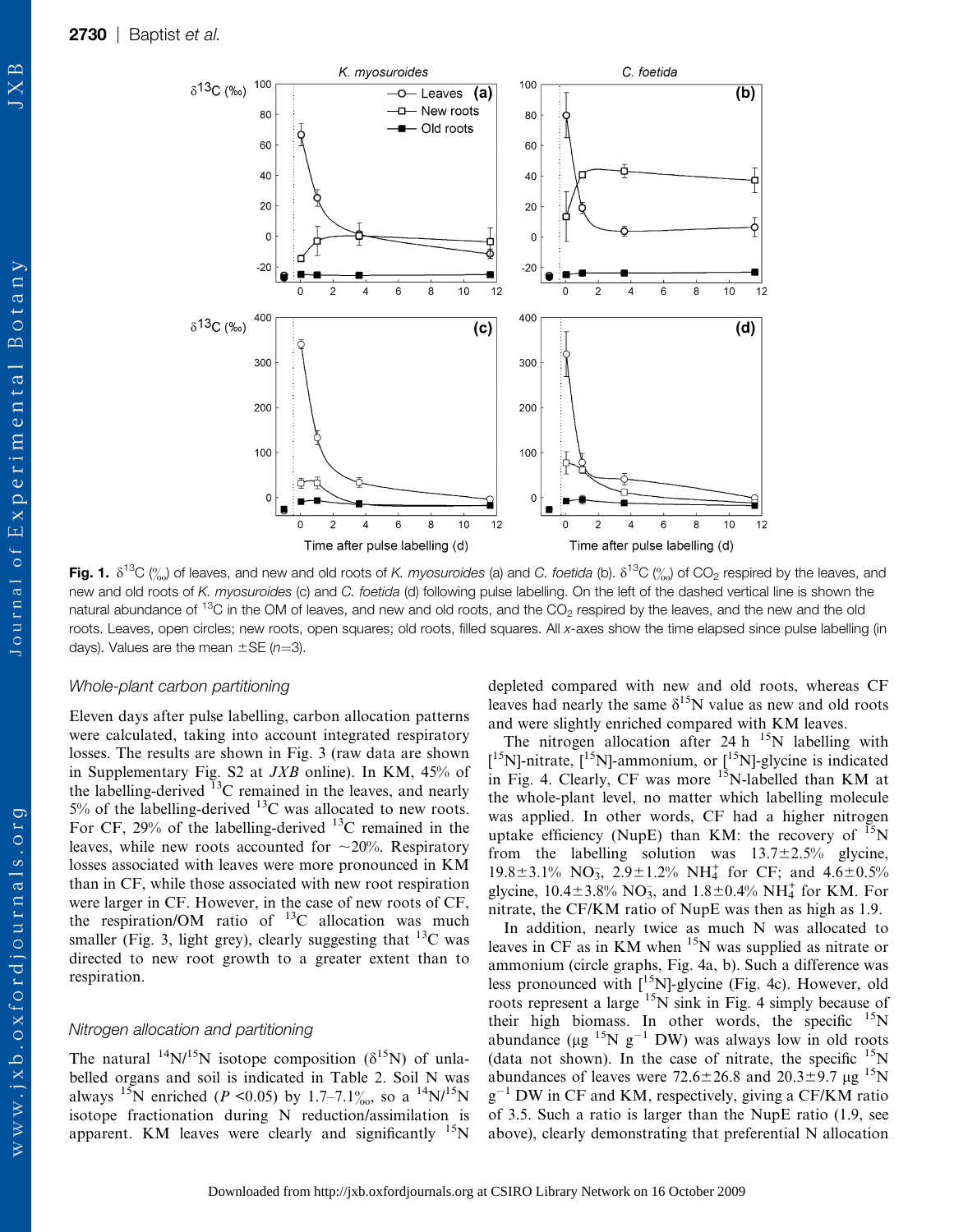$\mathbf{p}$ 

 $\overline{X}$ 



Fig. 2. (a) Labelling-derived  $^{13}$ C content of new roots in relation to labelling-derived  $^{13}$ C content of leaves and (b) labelling-derived  $^{13}$ C content of  $CO<sub>2</sub>$  respired by the new roots in relation to the labelling-derived  $^{13}$ C content of CO<sub>2</sub> respired by the leaves for K. myosuroides (filled symbols) and C. foetida (open symbols) at each chase time. Values are the mean  $\pm$ SE (n=3). See text for further

to leaves, rather than whole-plant uptake efficiency, was responsible for the larger  $15N$  mass in CF leaves (Fig. 4a).

# **Discussion**

statistical details.

This study aimed to clarify C and N partitioning patterns at peak standing biomass of the alpine plant C. foetida (CF), a fast-growing species from late snowmelt locations, and K. myosuroides (KM), a slow-growing species from early snowmelt locations. Both natural isotopic abundances and



Fig. 3. Percentage allocation of the total labelling-derived  ${}^{13}C$ mass ( $\gamma^{13}C_M$ ) recovered in the leaves and the new and old roots and lost through leaf, and new and old root respiration 11^d after pulse labelling. Leaves, white; new roots, light grey; old roots, dark grey. Hatched patterns correspond to C lost through respiration.

**Table 2.** <sup>15</sup>N natural abundance ( $\delta$ <sup>15</sup>N,  $\%$ ) of unlabelled leaves, new roots, old roots, and soil in K. myosuroides and C. foetida monoliths

Values are the mean  $\pm$ SE (n=15). Different letters indicate significant differences between the organs and the soil  $(P < 0.05)$ .

| $\delta^{15}N$ (%) | K. myosuroides  | C. foetida       |
|--------------------|-----------------|------------------|
| Leaf               | $-3.40(0.37)$ a | $0.19(0.23)$ a   |
| New roots          | 0.61(0.62) b    | $-0.02$ (0.37) a |
| Old roots          | $-0.76(0.14)$ b | $2.73(1.12)$ ab  |
| Soil               | $3.78(0.12)$ c  | 4.49 (0.95) b    |

isotopic labelling  $(^{13}C, ^{15}N)$  were used, and C and N assimilation patterns were followed.

## Carbon fixation and partitioning

CF exhibits high relative growth rates (e.g. belowground productivity, Table 1) and photosynthetic capacity [\(Supple](Supplementary Fig. S2)[mentary Fig. S1](Supplementary Fig. S2) at *JXB* online). This agrees with the larger maximal carboxylation rate  $V_{\text{cmax}}$  and higher leaf N elemental content in CF (Choler, 2005; Baptist and Choler, 2008), which is an indicator of the maximum velocity of ribulose bisphosphate (RuBP) carboxylation by Rubisco. Whole-plant carbon allocation favoured the root compartment in CF as indicated by the larger  $^{13}$ C transfer to new roots (Figs 1–3) as compared with KM. Such a pattern might correspond either to a larger flux of assimilates from aboveground to belowground organs or to a higher  $^{13}C$ specific abundance of assimilates. Since the kinetics of the <sup>13</sup>C decline in leaf OM are faster in CF (Fig. 1;  $t_{1/2}$  values of 13 h versus 21 h in KM; Fig. 2a) and the initial leaf  $^{13}$ C abundance (carbon source) was very similar in both species, the first hypothesis is favoured.

The mass balance after an 11 d chase period indicated that the larger carbon flow from leaves to roots was directed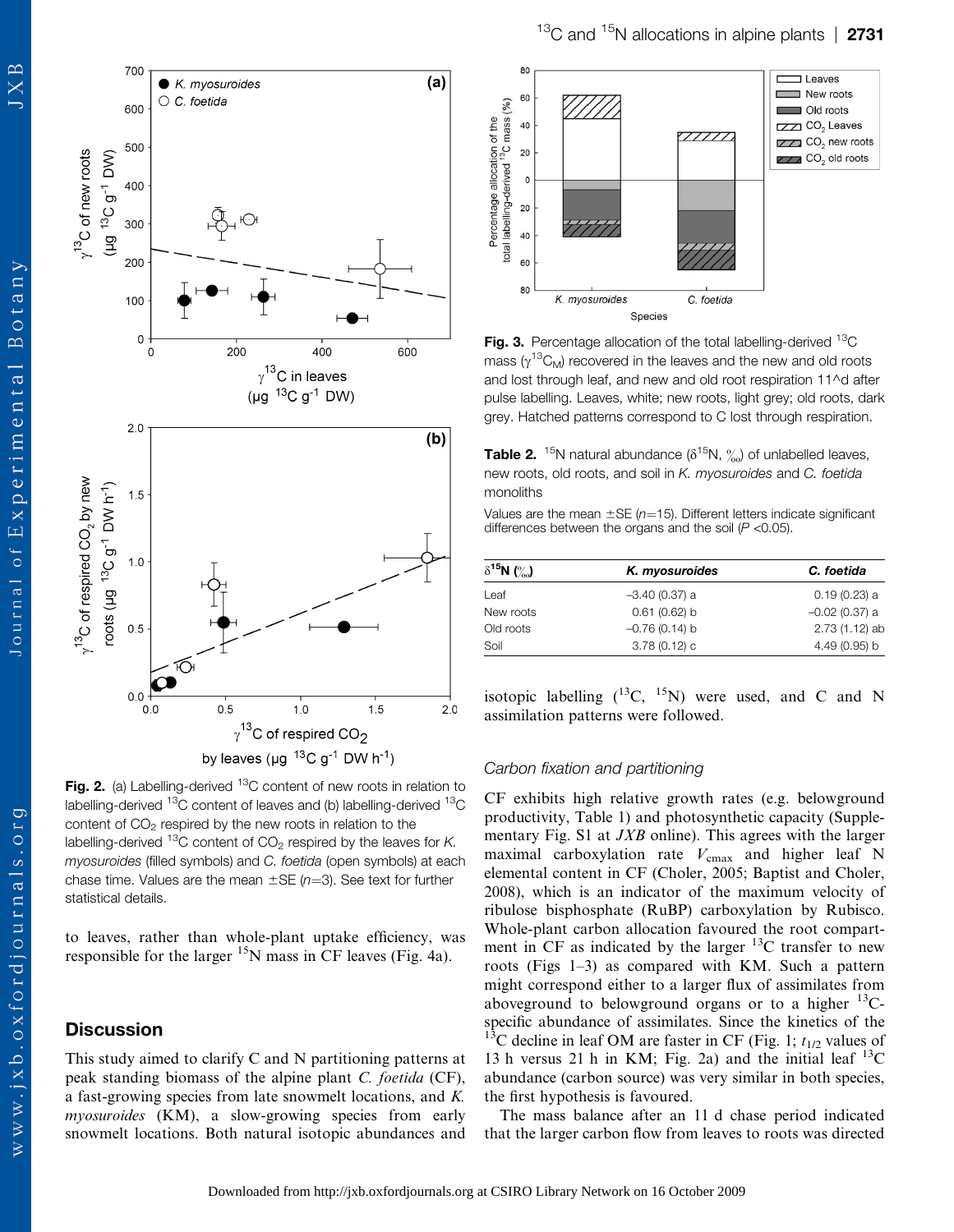

Fig. 4. Labelling-derived  $15N$  content in whole-plant dry matter (µg  $^{15}N$  g<sup>-1</sup> DW) after amendment with  $[^{15}N]$ -NO<sub>3</sub> (a),  $[^{15}N]$ -NH<sub>4</sub> (b), or  $\left[1^{15}$ N]-glycine (c) in *K. myosuroides* (grey bar) and *C. foetida* (white bar). Circle graphs, percentage allocation of the total labelling-derived <sup>15</sup>N mass recovered in the leaves (white), new roots (grey), and old roots (black) ( $\mu$ g<sup>-15</sup>N  $\mu$ g<sup>-1-15</sup>N in whole-plant dry matter). Values are the mean  $\pm$  SE (n=3). ns, not significant,  $*$  indicates significant differences between both species ( $P$  <0.05). See text for further statistical details.

to new root growth rather than respiration in CF plants (Fig. 3). In fact, the <sup>13</sup>C abundance in root-respired  $CO<sub>2</sub>$  is dissimilar to the amount in total OM: while the  $^{13}$ C allocation (labelling-derived  $^{13}$ C content) to new root total OM is nearly three times higher in CF (Fig. 1, and <Supplementary Fig. S2> at  $JXB$  online), the maximum  $^{13}C$ content in root-respired  $CO<sub>2</sub>$  was only doubled. In other words, the turnover (consumption) of the root respiratory pool was lower in CF.

Nevertheless, a large difference was found between woody (old) and non-woody (new) roots. Old roots were weak  $^{13}$ C sinks (very low  $^{13}$ C abundance after labelling, Fig. 1) with low respiratory activity as compared with new roots (nearly 70% less, Table 1). This reflects differences in metabolic activities: new roots are responsible for root growth and nutrient absorption while old roots have a conduction and storage role (Comas et al., 2000; Lipp and Andersen, 2003; Volder et al., 2005). However, at the whole-plant level, old roots accounted for substantial  $^{13}$ C content because of their very large biomass (Table 1), while the C allocation pattern to old roots was somewhat similar in both species (Figs 1, 3).

#### Nitrogen uptake and assimilation

Variations in  $15N$  uptake between both species (Fig. 4) are consistent with findings of previous studies that suggest that fast-growing species display higher specific nitrogen absorption rates than slow-growing species (Garnier, 1991; Poorter et al., 1991). In addition, CF and KM exhibited different N allocation patterns: CF experienced higher  $15N$  allocation to leaves after a 24 h chase period as compared with KM (Fig. 4). Consequently, one may assume that N translocation toward the aboveground compartment was more efficient in CF than in KM plants.

However, there is a predominance of leaf N reduction over root N reduction in KM as compared with CF (Table 2). In fact, in normal conditions where nitrate is reduced by both leaves and roots, the natural  $^{14}$ N/<sup>15</sup>N isotope composition ( $\delta^{15}$ N) of leaves is higher (<sup>15</sup>N enriched) than that of roots, regardless of the  $\delta^{15}N$  and N content in the soil. This is because nitrate reduction fractionates against  $^{15}$ N, thereby enriching the remaining nitrate molecules exported to leaves (for a recent review, see Tcherkez and Hodges, 2007). This was typically the case in CF (Table 2). In contrast, KM leaves were not  $15N$  enriched (and are in fact slightly  $15N$  depleted) as compared with new roots, demonstrating that N reduction occurred mainly in leaves (Table 2). Accordingly, under non-limiting nutrient availability, shoots generally appear to be the predominant site of  $NO<sub>3</sub>$ reduction because of the higher content of excess reductants produced by photosynthesis (Scheurwater et al., 2002).

The mechanisms underlying such a shoot versus root pattern of N reduction are uncertain. It is believed that it is influenced by the photosynthetic rate (which generates reductants and carbon skeletons) as well as biochemical parameters (maximum organ-specific velocity of nitrate reductase activity), biomass allocation, and environmental conditions (Gojon et al., 1994). Here, is it possible that the high C flux allocated to the belowground compartment in  $CF$  promotes significant levels of  $NO<sub>3</sub>$  reduction in the roots (Pate, 1980). Although arctic and alpine slow-growing

 $\mathbb{R}$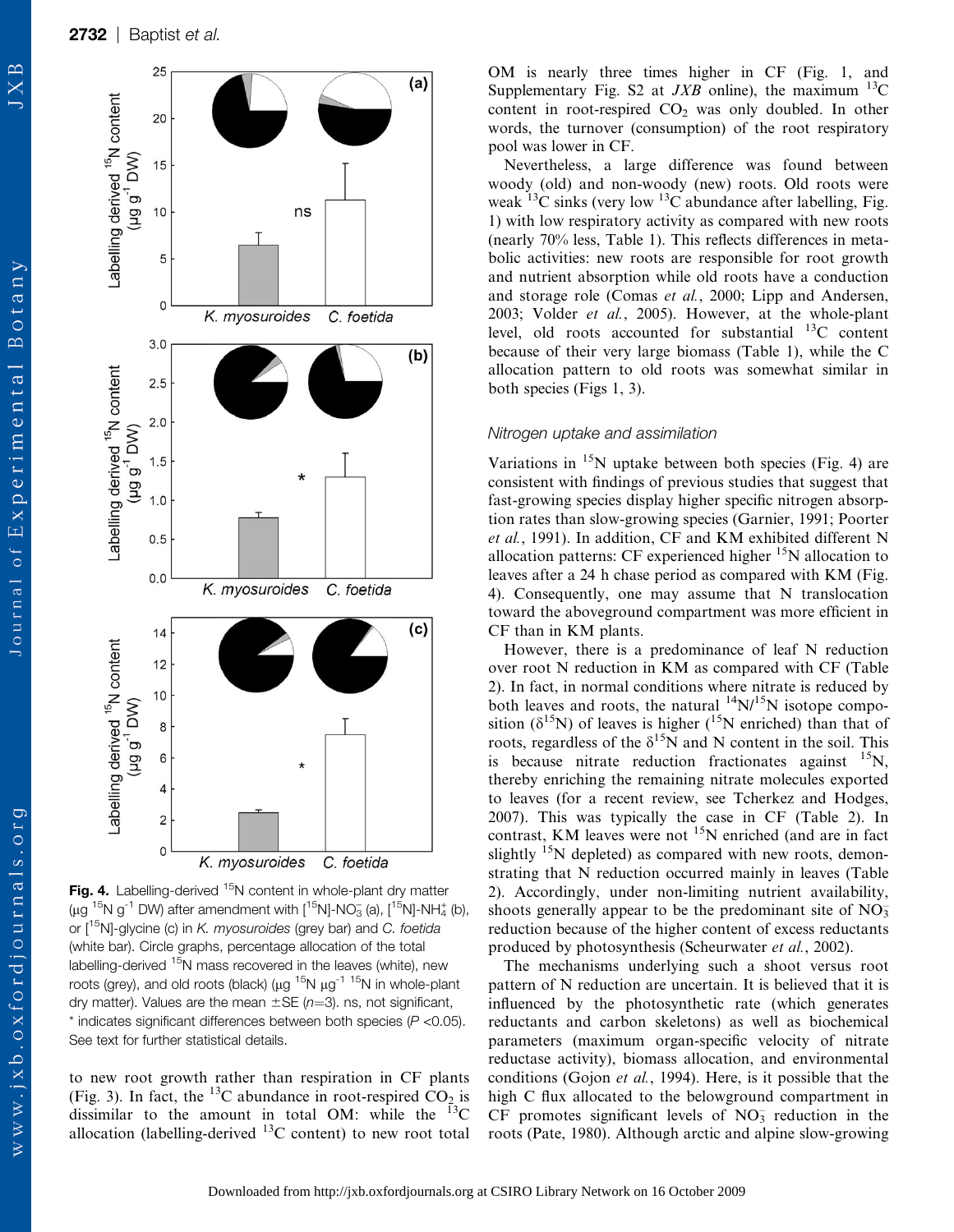$13^{\circ}$ C and  $15^{\circ}$ N allocations in alpine plants | 2733

species such as KM are thought to have both a smaller NupE and a low nitrate reductase activity (Atkin, 1996), it remains plausible that a high rate of  $NO<sub>3</sub><sup>-</sup>$  reduction would contribute to mitigating nitrate retroflux (back-diffusion to the soil), thereby increasing NupE in KM (Mata et al., 2000; Miller and Cramer, 2004).

#### Biomass and energetic root/shoot balance

A larger rate of root respiration was expected in CF as compared with KM plants as more respiratory energy was necessary to sustain higher root productivity and nitrogen uptake (almost 2-fold larger). Nevertheless, root respiration did not differ between the two species (Table 1), i.e. the fastgrowing species respired at a lower rate than would be expected from their C and N metabolism. Previous studies have reported similar results concerning the absence of apparent relationships between the relative growth rate and the root respiration rate (Van der Werf et al., 1988; Poorter et al., 1991).

Root respiration can be decomposed into three components, i.e. the respiratory cost of root growth and of ion uptake, and maintenance respiration. A classical relationship has been proposed between total root respiration (denoted as  $R$ ) and such components, as follows (modified version from Van der Werf et al., 1994):

$$
R = R_{\rm m} + C_{\rm u} \times \text{NupE} + C_{\rm g} \times P_{\rm r}
$$

where  $R$  is root respiration,  $R<sub>m</sub>$  is maintenance respiration, NupE is nitrogen uptake efficiency,  $P_r$  is root productivity, and  $C_u$  and  $C_g$  are the specific respiratory costs of ion uptake and growth, respectively.

It has been shown that both nitrate uptake efficiency and root growth are 2-fold higher in CF, while both species exhibit similar root respiration rates (Table 1). Consequently, it may be assumed that the respiratory costs of ion uptake and growth  $(C_g$  and  $C_u$  coefficients) are much lower in CF as compared with KM unless there is a large difference in the value of maintenance respiration. Such an assumption is not likely. Scheurwater et al. (1998) and Van der Werf et al. (1988) demonstrated that within a plant life form (e.g. Graminoids), maintenance respiration differs only very slightly between fast- and slow-growing species.

Although several studies have suggested that the construction costs of roots and leaves may not differ between fast- and slow-growing species (Van der Werf et al., 1988; Navas et al., 2003; Roumet et al., 2006), it was not possible to obtain experimentally the cost coefficients ( $C_g$  and  $C_u$ ) in the present study, and thus it remains plausible that both coefficients differ between the two species.

#### **Conclusions**

CF and KM represent contrasting examples of C and N dynamic allocation during the growth period. Relative to KM, CF exhibits an improved photosynthetic capacity and a lower N assimilation capacity in its leaves, which are compensated for by (i) a preferential carbon allocation to

roots favouring root growth (storage) and  $NO<sub>3</sub><sup>-</sup>$  reduction and (ii) a larger translocation of reduced N to aboveground organs. Unexpectedly, then, CF root respiration was much lower than expected, possibly due to a lower respiratory cost for ion uptake. The large C allocation to the belowground compartment during the growing season might also ensure sufficient root storage for sustaining the extremely rapid greening of snowbed plants just after snowmelt in the following year.

The results obtained here suggest that an allocation-based balance between root  $N$  reduction and leaf  $CO<sub>2</sub>$  assimilation is involved in growth strategies of alpine species growing under short, energy-limited vegetation periods. This coupling between C and N fluxes was less apparent in the case of KM, which benefited from a longer growing season but was nutrient limited. Nevertheless, it is recognized that other environmental parameters may be involved in C and N allocation patterns (e.g. temperature,  $CO<sub>2</sub>$  mole fraction), impacting on growth, respiration, and N metabolism. The importance of temperature-mediated changes in wholeplant C allocation as a result of growing season progress also needs to be established (Atkin *et al.*, 2007). These aspects will be addressed in a future work.

## Supplementary data

Supplementary data, comprising [Table S1,](Table S1) and<Figures S1> and<S2>, are available at JXB online.

## Acknowledgements

We gratefully acknowledge Laurent Vanbostal, Céline Flahaut, Peter Streb, Richard Bligny, and Marie-Pascale Colace for their help in the laboratory. We also thank Fabien Quétier and Jaleh Ghashghaie for their helpful discussions, and Sophie Rickebusch for English-language editing of the manuscript. Logistical support was provided by the 'Laboratoire d'Ecologie Alpine' (UMR 5553 CNRS/ UJF, University Joseph Fourier) and the 'Station Alpine Joseph Fourier', the alpine field station of the University Joseph Fourier. The financial support of CNRS and Ministerio de Ciencia e Innovacion (PR2008-0247) and BIODIVERSA-VITAL is gratefully acknowledged.

#### **References**

Atkin OK. 1996. Reassessing the nitrogen relations of arctic plants: a mini-review. Plant, Cell and Environment 19, 695–704.

Atkin OK, Scheurwater I, Pons TL. 2007. Respiration as a percentage of daily photosynthesis in whole plants is homeostatic at moderate, but not high, growth temperatures. New Phytologist 174, 367–380.

Atkinson LJ, Hellicar MA, Fitter AH, Atkin OK. 2007. Impact of temperature on the relationship between respiration and nitrogen concentration in roots: an analysis of scaling relationships,  $Q_{10}$  values and thermal acclimation ratios. New Phytologist 173, 110-120.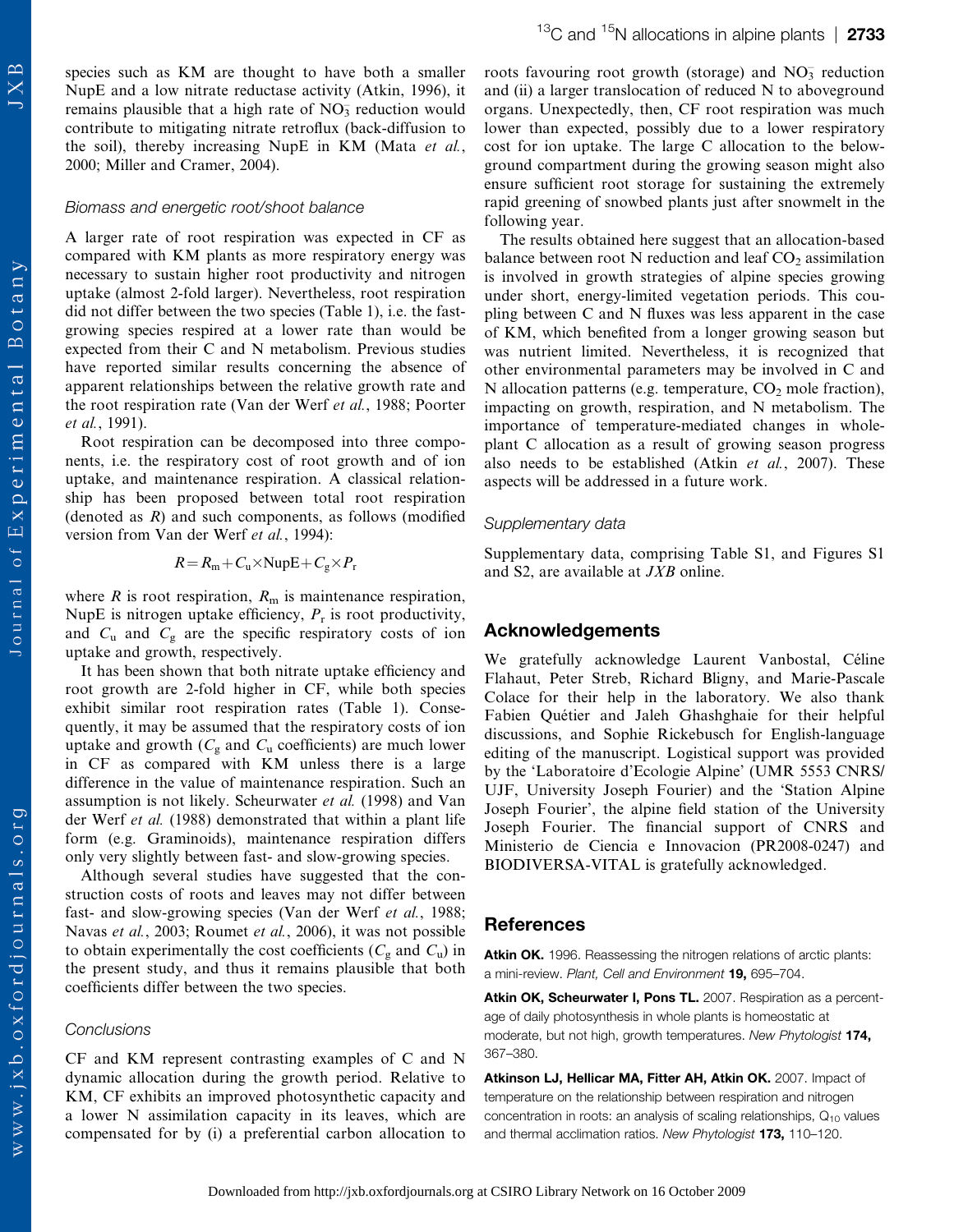## **2734** | Baptist et al.

Baptist F, Choler P. 2008. A simulation on the importance of growing season length and canopy functional properties on the seasonal gross primary production of temperate alpine meadows. Annals of Botany 101, 549-559.

Bowman WD. 1992. Inputs and storage of nitrogen in winter snowpack in an alpine ecosystem. Arctic and Alpine Research 24, 211–215.

Bowman WD, Gartner JR, Holland K, Wiedermann M. 2006. Nitrogen critical loads for alpine vegetation and terrestrial ecosystem response: are we there yet? Ecological Applications 16, 1183-1193.

Bowman WD, Theodose TA, Fisk MC. 1995. Physiological and production responses of plant growth forms to increases in limiting resources in alpine tundra: implications for differential community response to environmental change. Oecologia 101, 217–227.

Bowman WD, Theodose TA, Schardt JC, Conant RT. 1993. Constraints of nutrient availability on primary production in two alpine communities. Ecology 74, 2085–2097.

Chapin III. FS. 1980. The mineral nutrition of wild plants. Annual Review of Ecology and Systematics 11, 37-52.

**Choler P.** 2005. Consistent shifts in alpine plant traits along a mesotopographical gradient. Arctic, Antarctic and Alpine Research 37, 444–453.

Comas LH, Eissenstat DM, Lakso AN. 2000. Assessing root death and root system dynamics in a study of grape canopy pruning. New Phytologist 147, 171–178.

Craine JM, Tilman D, Wedin D, Reich P, Tjoelker M, Knops J. 2002. Functional traits, productivity and effects on nitrogen cycling of 33 grassland species. Functional Ecology 16, 563-574.

Farrar J. Gunn S. 1998. Allocation: allometry, acclimation—and alchemy? In: Lambers H, Poorter H, Van vuren MMI, eds. Inherent variation in plant growth. Leiden: Backhuys Publishers, 183–197.

Garnier E. 1991. Resource capture, biomass allocation and growth in herbaceous plants. Trends in Ecology and Evolution 6, 126-131.

Gojon A, Passard C, Bussi C. 1994. Root/shoot distribution of NO<sub>3</sub> assimilation in herbaceous and woody species. In: Roy R, Garnier E, eds. A whole plant perspective on carbon–nitrogen interactions. The Hague: SPB Academic Publishing, 131–147.

Grulke NE, Bliss LC. 1985. Growth forms, carbon allocation, and reproductive strategies of high arctic saxifrages. Arctic Alpine Research **17,** 241-250.

Jaeger CH, Monson RK. 1992. Adaptative significance of nitrogen storage in Bistorta bistortoides, an alpine herb. Oecologia 92, 121–131.

**Körner C.** 1982. CO<sub>2</sub> exchange in the alpine sedge Carex curvula as influenced by canopy structure, light and temperature. Oecologia 53, 165–175.

Körner C. 1999. Alpine plant life. Berlin: Springer Verlag.

Körner C, Diemer M. 1987. In situ photosynthetic responses to light, temperature and carbon dioxide in herbaceous plants from low and high altitude. Functional Ecology 1, 313-343.

Kudo G. 1996. Intraspecific variation of leaf traits in several deciduous species in relation to length of growing season. Ecoscience 3. 483–489.

Lipp CC, Andersen CP. 2003. Role of carbohydrate supply in white and brown root respiration of Ponderosa pine. New Phytologist 160, 523–531.

Lipson DA, Monson RK, Bowman WD. 1996. Luxury uptake and storage of nitrogen in the rhizomatous alpine herb, Bistorta bistortoides. Ecology 77, 569-576.

Lipson DA, Raab TK, Schmidt SK, Monson RK. 1999. Variation in competitive abilities of plants and microbes for specific amino acids. Biology and Fertility of Soils 29, 257-261.

Long SP, Ainsworth EA, Leakey ADB, Nosberger J, Ort DR. 2006. Food for thought: lower-than-expected crop yield stimulation with rising  $CO<sub>2</sub>$  concentrations. Science 312, 1918–1921.

Mata C, van Vemde N, Clarkson DT, Martins-Louc*x*ao MA, Lambers H. 2000. Influx, efflux and net uptake of nitrate in Quercus suber seedlings. Plant and Soil 221, 25-32.

Miller AJ, Cramer MD. 2004. Root nitrogen acquisition and assimilation. Plant and Soil 274, 1-36.

Monson RK, Rosenstiel TN, Forbis TA, Lipson DA, Jaeger CH. 2006. Nitrogen and carbon storage in alpine plants. Integrative and Comparative Biology 46, 35-48.

Navas ML, Ducout B, Roumet C, Richarte J, Garnier J, Garnier E. 2003. Leaf life span, dynamics and construction cost of species from Mediterranean old-fields differing in successional status. New Phytologist 159, 213–228.

Nogués S, Aranjuelo I, Pardo T, Azcon-Bieto J. 2008. Assessing the stable-carbon isotopic composition of intercellular  $CO<sub>2</sub>$  in a CAM plant at two CO<sub>2</sub> levels. Rapid Communication in Mass Spectrometry 22, 1017–1022.

Nogués S, Tcherkez G, Streb P, Pardo A, Baptist F, Bligny R, Ghashghaie J, Cornic G. 2006. Respiratory carbon metabolism in the high mountain plant species Ranunculus glacialis. Journal of Experimental Botany 57, 3837–3845.

Osone Y, Ishida A, Tateno M. 2008. Correlation between relative growth rate and specific leaf area requires associations of specific leaf area with nitrogen absorption rate of roots. New Phytologist 179, 417–427.

Pate JS. 1980. Transport and partitioning of nitrogenous solutes. Annual Review of Plant Physiology 31, 313-340.

Poorter H, Van Der Werf A, Atkin OK, Lambers H. 1991. Respiratory energy requirements of roots vary with the potential growth rate of a plant species. Physiologia Plantarum 83, 469-475.

Reich PB, Walters MB, Ellsworth DS. 1997. From tropics to tundra: global convergence in plant functioning. Proceedings of the National Academy of Sciences, USA 94, 13730–13734.

Roumet C, Urcelay C, Diaz S. 2006. Suites of root traits differ between annual and perennial species growing in the field. New Phytologist 170, 357-368.

Scheurwater I, Cornelissen JHC, Dictus F, Welschen R, Lambers H. 1998. Why do fast- and slow-growing grass species differ so little in their rate of root respiration, considering the large differences in rate of growth and ion uptake? Plant, Cell and Environment 21, 995–1005.

Scheurwater I. Koren M. Lambers H. Atkin OK. 2002. The contribution of roots and shoots to whole plant nitrate reduction in

 $w w$ .  $j x b$ .  $o x f o r d$   $j o u r n a 1 s$ .  $o r g$